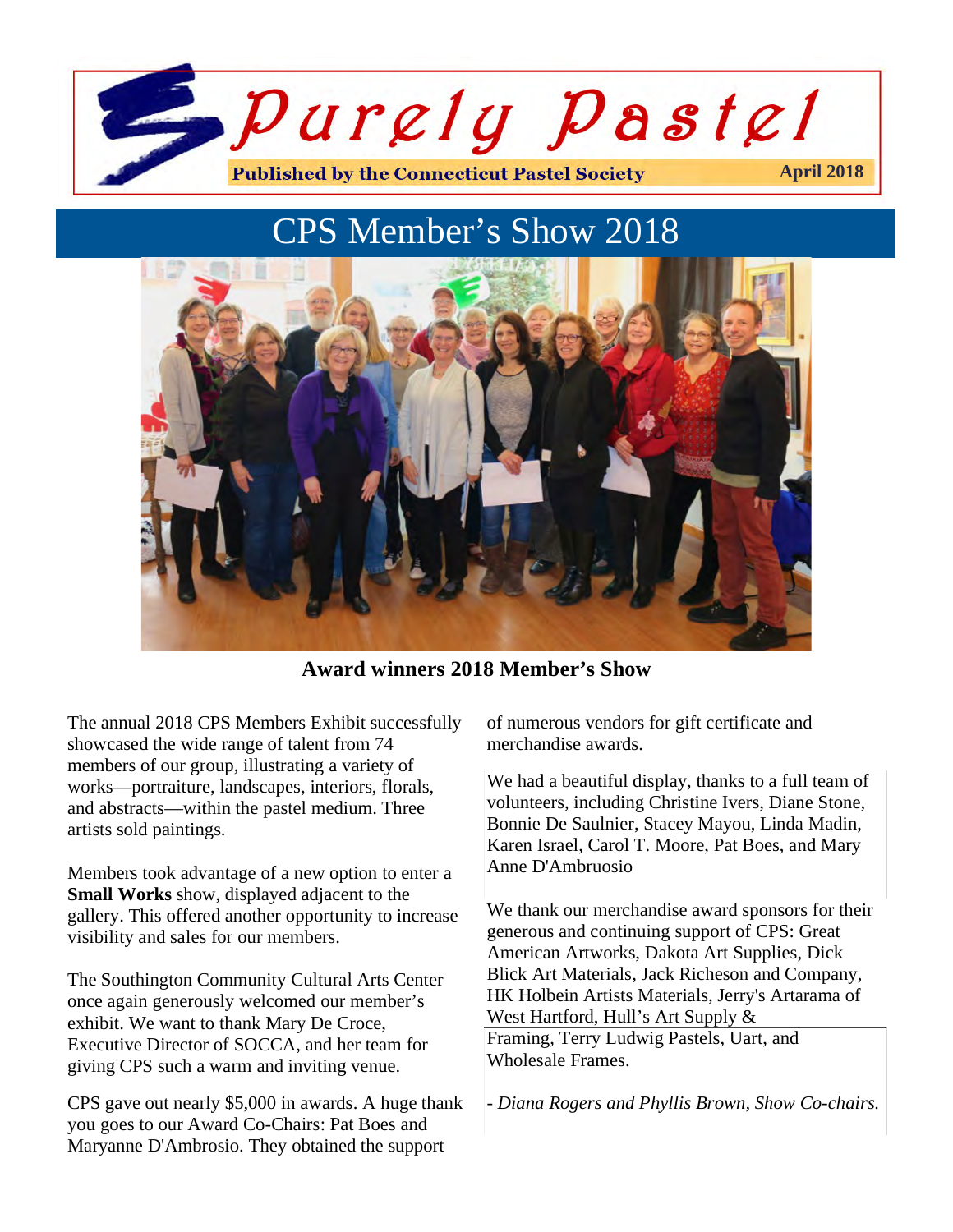# **Polly Castor Speaks on Abstract Art**

Abstract art "is really about composition, the freedom to be creative, and trusting your own inner voice and intuition" says Polly Castor in her presentation to CPS members "Abstraction in Pastel: From Impressionism to Non-Objective Art." Polly shared her enthusiastic interest and appreciation of art when she gave her 300-slide presentation on March 24, before the closing of the CPS Member show. She illustrated the discussion with many of her own photographs and explained the genesis of different forms of abstract art. Many listeners responded enthusiastically and said they were eager to try abstraction, and add it to their own constellation of skills.



Susanna Dalponte won CPS Best in Show for her painting "Solitude"



**Polly Castor** gave a lecture on Abstract Art on March 24 at Southington Community Cultural Art Center in conjunction with the CPS Member's show.

#### *From Wende Caporale, our judge of awards*

*A request for my expertise as a juror is always met with trepidation mixed with enthusiasm. The process of jurying is subjective although I would like to think that judges can be objective about the work they are assessing. With an appreciation for aesthetics a judge can have a visceral reaction to what artists are doing with the pastel medium. I am often inspired by the work I see. This exhibition featured over 70 works by the members of CPS that was highlighted by a wide array of wonderful landscapes, in addition to still life, portrait, and experimental works. The diversity of treatment of the pastel medium was in full display and it was dazzling to see the variety of texture and ingenious combinations. I hope the public appreciate the opportunity to witness this beautiful exhibition!* 





Dave Kaphammer won CPS Board of Directors Award for "Shadow of a Tractor"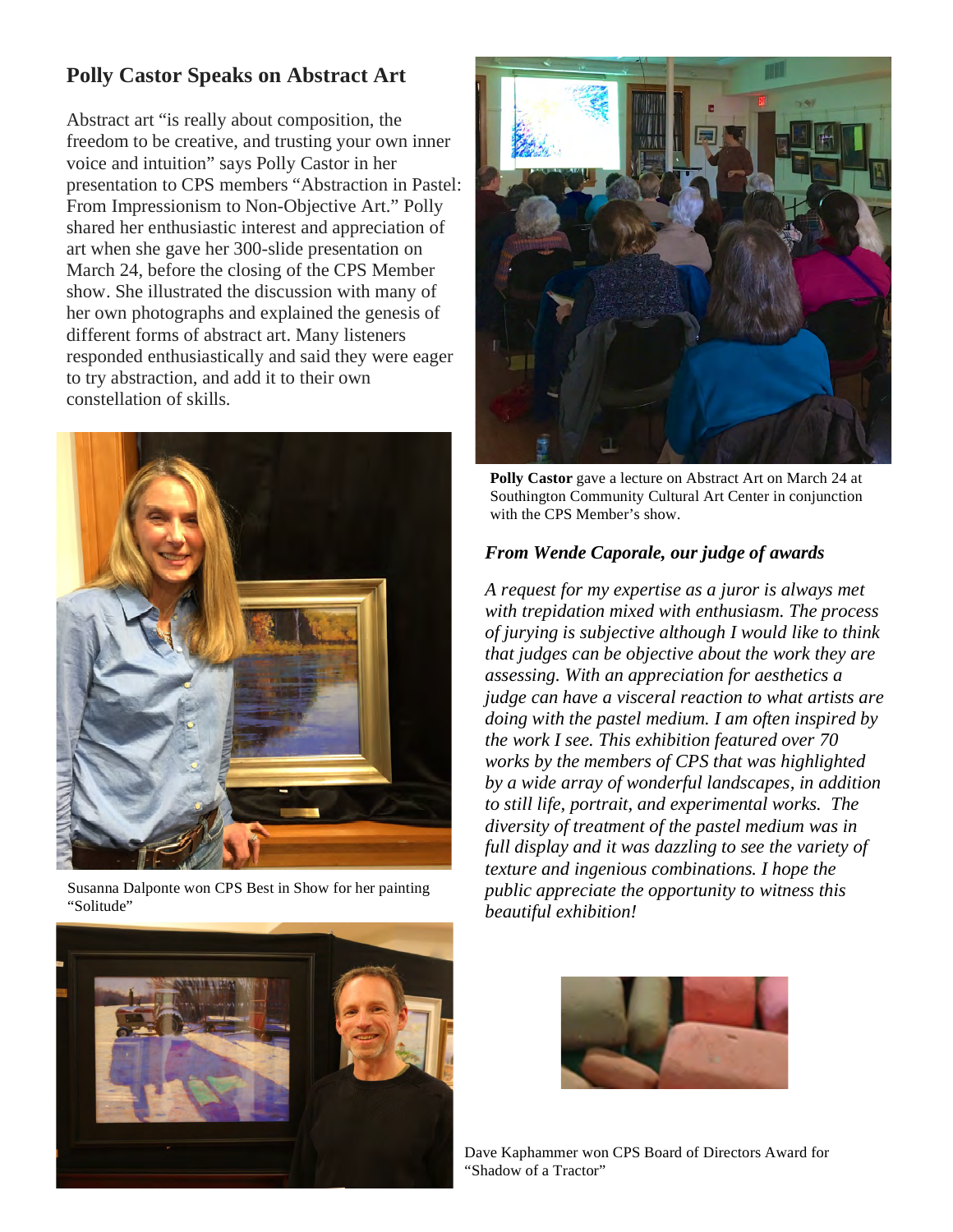# Member Profile: Eileen Casey



When her personal life handed Eileen Casey a couple of lemons, she started wondering what kind of dessert a lemon could make, except, maybe not a dessert exactly. Instead, she thought she'd dive more deeply into art. She had always loved art, majored in it in college, and had spent time on drawing,

lithographs, and printmaking. She'd long been inspired to bring nature to life. Years of teaching art and then spending 29 years at Cape Cod Child Development in early intervention programs had left her little time to devote to her passion. But now she wanted to discover what it would be like to apply herself more full-time to her art.

Eileen started by taking a plein air workshop with Rosalie Nadeau, who happened to be one of the founding members of the Pastel Society of Cape Cod. Rosalie approached Eileen as she was painting at the beach one day, and asked if she'd ever tried pastels. Eileen had an old set of them her parents had given her, so she pulled out the box and put them to use. After that "I just got hooked," she says. Her separate worlds came together one day when she was taking a group of her students on a visit to the Cahoon Museum of American Art - to what turned out to be the signature members show for PSCC. As chance would have it, the person who showed them through the exhibit was Barbara Stone, another founder of PSCC, whom she'd met before bringing kids to a summer food program. Barbara asked her to join, and Eileen became the society's secretary, then vice president, and has remained active with PSCC for 7 years.

I have never met Eileen, but I just as well *could* have. We've both attended the same four IAPS conventions, where we even showed up at the same demonstrations. So without meeting her, I'm still very familiar with her work, especially her beautiful series of birds' nests. Why nests? I asked her recently.

"I am very drawn to nests for both their symbolic nature and wonderful movement." It all started on a vacation in Maine, where she discovered a lovely nest and brought it home. Now she has a



large collection of them and estimates that she has painted nests on the order of 75 times. Her intense focus on nests transitioned to paintings of water and koi, and now trees. "I like ordering seeming chaos, like making marks of twigs and sticks to create a moving, 'alive' nest. I enjoy seeing and experiencing the beauty of nature, hoping to make sense of it and express it in my art work."

A signature member of the Connecticut Pastel Society, Eileen has also been honored for her work by the IAPS Master Circle, PSA signature status, and her home society, Cape Cod. She likes to be

inspired by working alongside artists in other media, and experimenting so that unexpected things begin to happen in her work – the "surprise element." The influences of her work, and the twists and turns of life, have shaped her into the very accomplished artist she is



"Woodland Remembered" by Eileen won the Great American Artworks Award in the CPS Members Show

today. –*Peggy Davidson Post*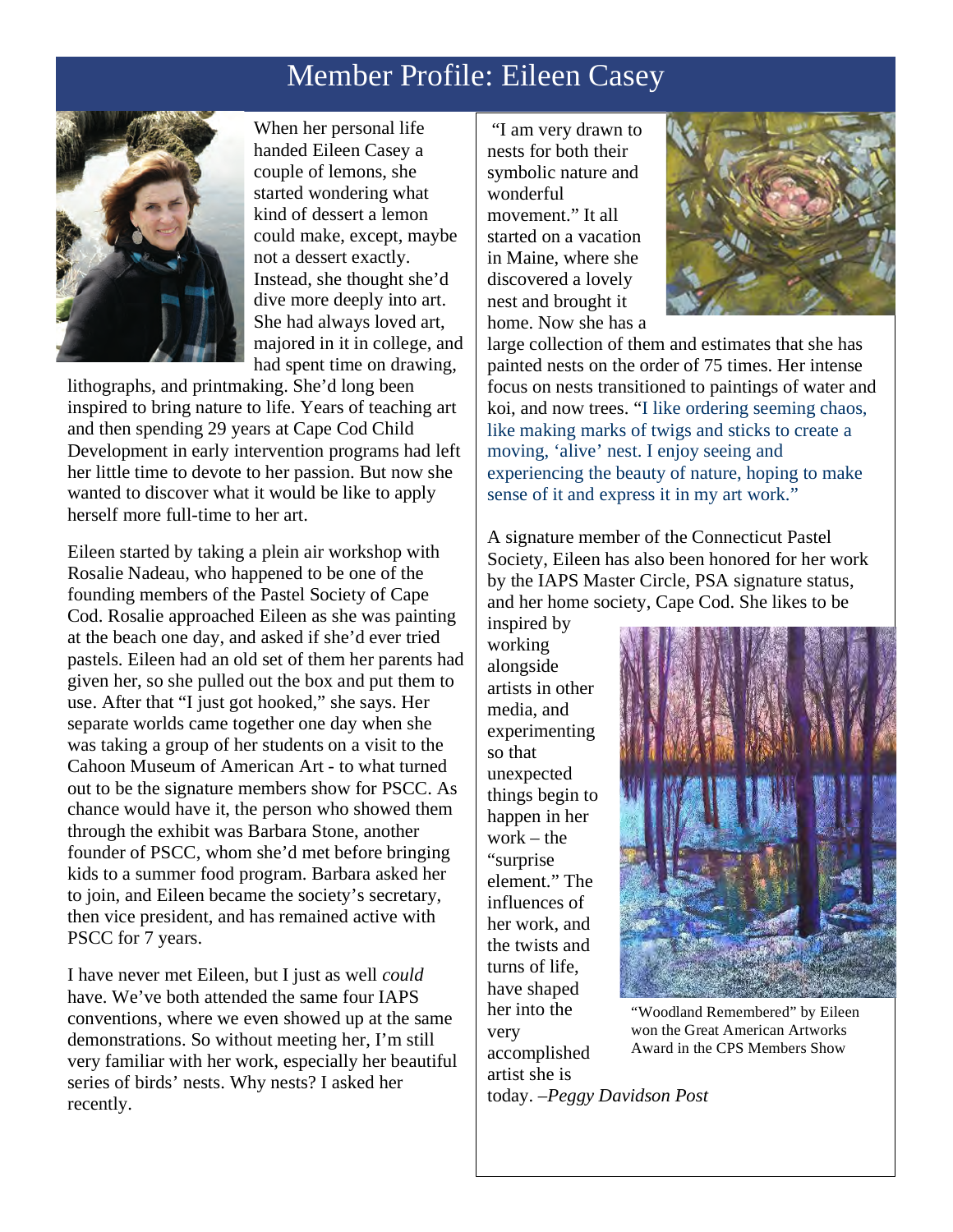# **CPS Workshops Coming Up**



**Vianna Szabo** *Painterly Pastels: Three day Color and Landscape Workshop"*

#### **April 13- 15,2018 9am-5pm Location: Jerry's Artarama, 1109 New Britain Ave., West Hartford, CT**

Even though it's less than two weeks away, we still have spaces left in the **Vianna Szabo Workshop** beginning on April 13th and we would love to have you join us!

We can accommodate your busy schedule by offering a chance to take this workshop for one or two days at a prorated fee of \$120.00 per day, instead of all three days!



"Out of the Blue" 10x20" by Karen Israel

*The Painterly Animal Portrait with Pan Pastel - One-Day Workshop* **with Karen Israel** June 9th, 2018 9:00 am - 4:00 pm **Location: Jerry's Artarama, 1109 New Britain Avenue, West Hartford, CT**  Learn how Pan pastels can be used to create a painterly pet portrait or as an under painting when

used with traditional soft pastel. The pastelist will learn how to mix colors to establish clear value and temperature relationships using sponges and applicators, much like paint. The students will learn how to create a variety of mark making and edges to give the illusion of textures. We will apply this color mixing and mark making to achieve a painterly pet or animal portrait using a photo reference of your choice. The workshop will consist of demonstration, discussion, handouts and lots of interaction with the instructor. All levels are welcome.

. *"Make The Outdoors Yours, Three Day Plein Air Workshop"* **with Lyn Asselta September 27, 28 & 29th, 2018 9 a.m. to 4pm Location: Wethersfield** 



**Academy of the Arts, 431 Hartford Avenue, Wethersfield, CT 06109**

Plein air painting can be a daunting task. From what to pack, or what NOT to pack, to how to compose a painting in the midst of all that visual chaos, it is important to be discerning. The key is simplicity. By learning to effectively edit all parts of the plein air experience, we can approach painting outdoors in a more confident and relaxed way. We'll spend a little time discussing what to take with you into the field so that you're no longer carrying more than is comfortable. We'll also work on upgrading our field study sketchbook practice, since observation leads to familiarity with our subject matter and familiarity helps with decisions regarding both composition and content.

For more information on CPS workshops contact Debbie Temple **dtemple860@aol.com** Elizabeth Ventura eav\_83@msn.com.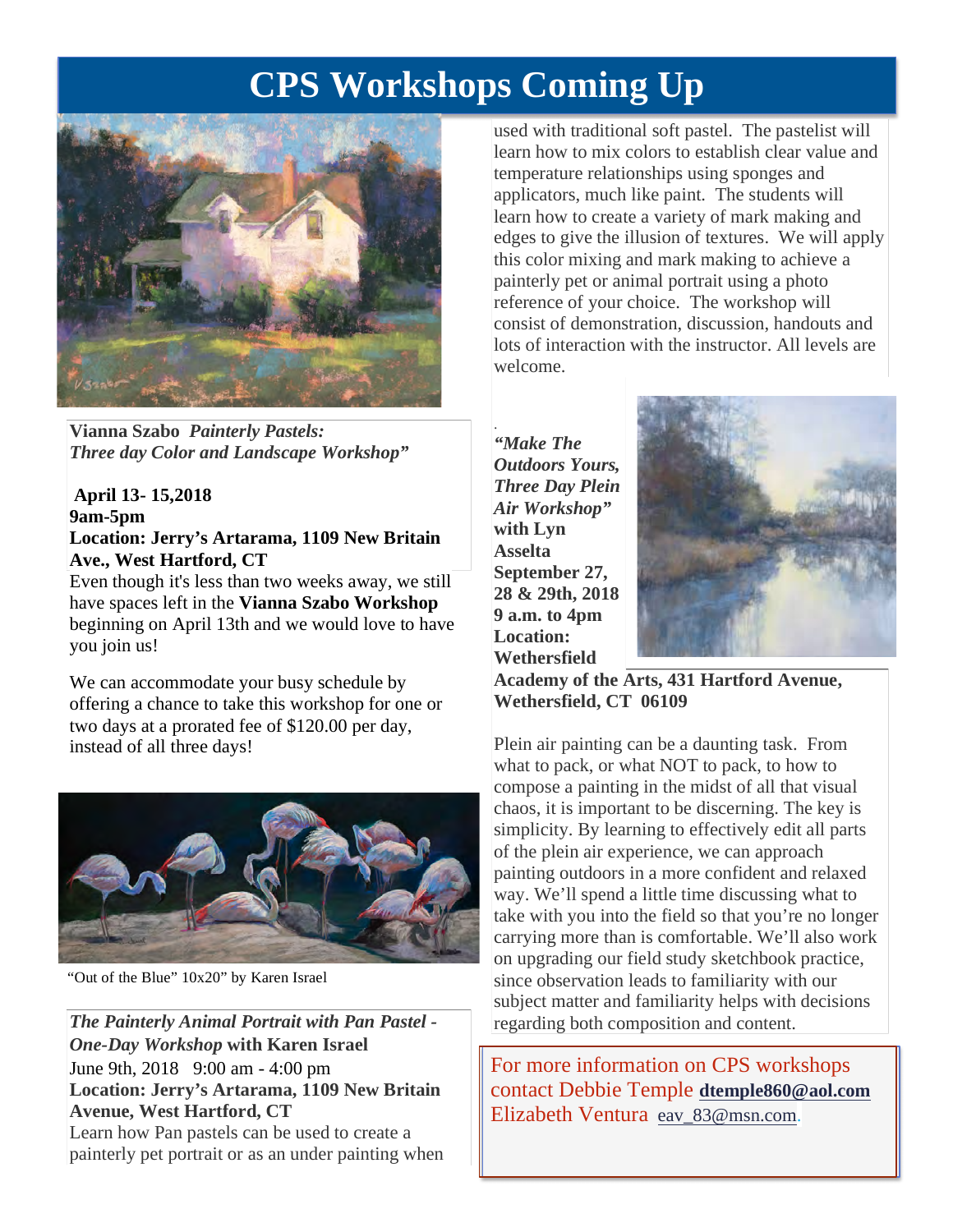# **CPS Workshops cont.**

# **From our President Diane Stone**

## **Abstract Painting**

For those of you who attended Polly Castor's presentation on abstract concepts, we have some exciting news.

Because her presentation was so positively received, CPS is considering hosting a **Polly Castor Workshop** in 2019 on "The Concept of an Abstract" using exercises in any medium to explore this direction.

If you are interested in a two-day weekend workshop instructed by Polly, please contact one of the cochairs listed above.

We are now in the planning stages to bring more educators to Connecticut next year. If you have an instructor you have been waiting for, now is the time to let us know. –*Elizabeth Ventura and Debbie Temple*



Joelle Feldman won the CPS Honor Award of Excellence for "Poppies and Wheat"

CPS has earned a reputation for having high standards in its shows. Through the effort of many volunteers, we are able can put on three exhibits each year, and publish 3 issues of our newsletter,



*Purely Pastel*. We offer workshops with leading artists throughout the year. This organization belongs to you as members, and we welcome your help in whatever capacity fits your time and interest. You need not live in Connecticut, nor attend the meetings– reports can be emailed. We are in need of trainees now for a smooth transition as new people take on these tasks. We can send you details about what is involved and you can depend on our support.

At this time we need volunteers to co-chair a show in 2019, either the Members Show or our Renaissance in Pastel National Show. We're seeking a new editor for our newsletter. If you would like to show your support for CPS by helping out, please contact me at dstone322@gmail.com .



Diana Rogers won the CPS Membership Award for "August Sky and Cove"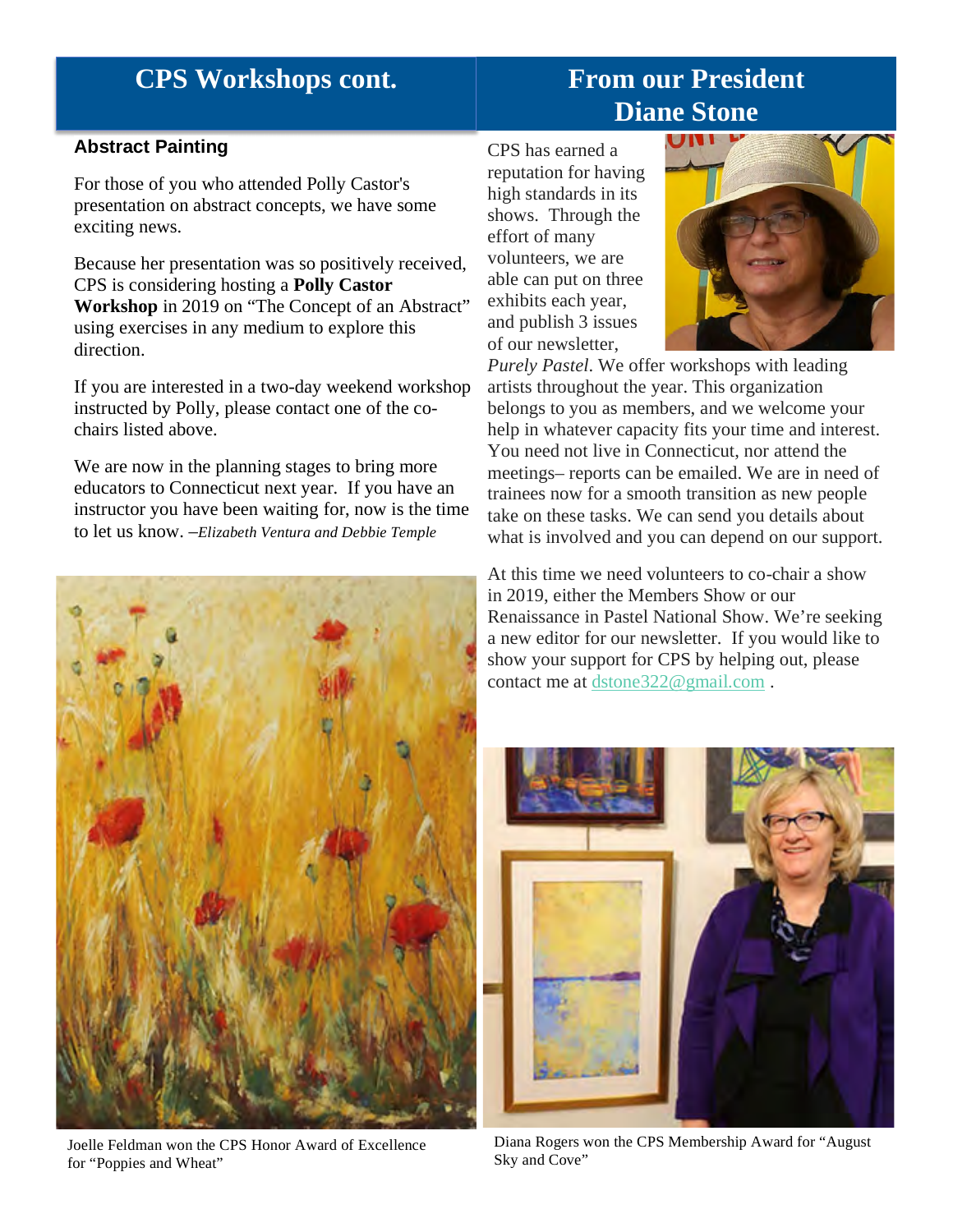# Member Classes

For more information, please follow the link after each teacher's name.

**Joe Baker** – Stockbridge, MA – www.bakerworks.com

**Janet A. Cook** – New York, NY – janetacook.com

**Mally DeSomma** – Waterbury, CT – www.mallydesomma.com

**Christine Ivers** – Meriden, CT, nationally – www.christineivers.com

#### **Karen Israel,** Hartford area **art**by**karenisrael**.com

**Liz Haywood-Sullivan** – eastern MA, nationally – www.lizhaywoodsullivan.com

**Rita Kirkman-** nationally RitaKirkman.com **Anne Heywood** – eastern MA – www.anneheywood.com **Pieter Lefferts** – Sharon, CT – www.northlightartcenter.com **Paul Leveille** – Holyoke, MA – paulleveillestudio.com **Leslie Lillien Levy** – Kent, CT – www.leslielillienlevy.com **Linda Bull Neilan** – East Lyme, CT **Alain Picard** – Southbury, CT – www.picardstudio.com **Jane Penfield** – Vernon, CT – www.janepenfield.com **Claudia Post** – Chester, CT – www.claudiapost.com **Peggy Davidson Post** – Mt. Kisco, NY – www.theartistsplace.net

**Peter Seltzer** – Woodbury, CT – peterseltzerfineart.com **Jeanne Rosier Smith**

#### www.jeannerosiersmith.com



# Upcoming CPS Exhibits

# **Purely Pastel Online Members Exhibition**

Show Dates: June 1 - June 30, 2018 Deadline for online entry: Midnight EST, May 6, 2018 Juror of Selection: Frank Federico Awards Judge: Mike Beeman

This year we will offer over \$2,500 in cash awards. Members of the Connecticut Pastel Society whose dues are paid may submit up to three paintings. Accepted entries will be displayed on the website and available for viewing on June 1, 2018. Download the prospectus at http://www.ctpastelsociety.org/exhibition/purelypastel/

*- Stacy Mayou*

# **Renaissance in Pastel 25th Annual National Juried Exhibition**

UCONN Stamford Art Gallery in Stamford, CT, October 18 – November 17, 2018.

Juror of Selection: Lyn Asselta, Aline Ordman and Christine Swann Jury of Awards: Dave Francis, Jeri Greenberg

Entry dates: June 1-August 8, 2018 Entry Deadline: August 8, 2018

**Karen Israel** will give a gallery talk on Saturday November 3, 2018, 1-2pm

*-Vicki Rooney and Valerie Mandra, co-chairs*

*http://www.ctpastelsociety.org/wpcontent/uploads/2018/03/CPS\_Renaissance2018.pd*

# Member News

**Janet Schwartz, Dave Kaphammer, Diane Sawyer and Maryann Mullet** will be featured in the exhibit

Making Our Mark,

Sprinkler Factory in Worcester MA

Opening reception on April 7, from 5 - 8 pm.

Live music!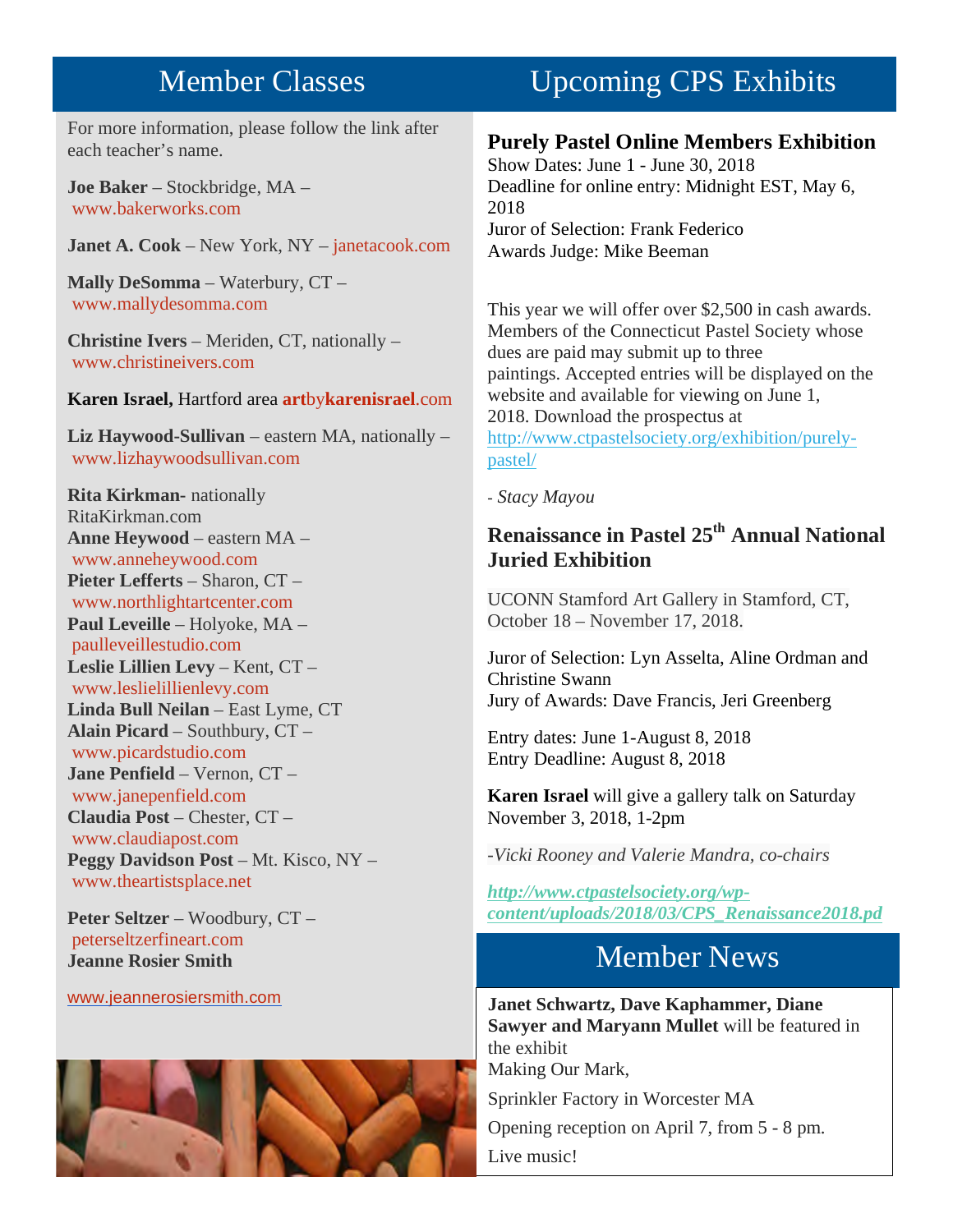**Question:** How does your work in pastel differ from your work in other media, like acrylic?

**Answer:** If you are referring to the physical application of pastel as compared to that of other media, my method changes in keeping with various approaches. Emotionally I am very much an "alla prima" painter, although other ways of reflecting and executing a painting sometimes come into play. When I am en plein air, especially, my method is more "painterly," with a gouache under-painting that would create a somewhat impressionistic look. I follow the under-painting by applying multiple layers and strokes of pastels. I use this method in my more "alla prima" approach to oil and acrylic, and even watercolor. A looser handling and application and more impasto application of pigment is a favorite way of working.

## *-Frank Frederico*



Janet Schwartz, Diane Stone (CPS President), and Diana Rogers during the awards ceremony. Each received an award for paintings in the members show.

#### $CDC$  The Farly Veard Tips & Tricks CPS – The Early Years

Sometime in the 1970s, four pastel artists met at the Howard Johnson's in Plainville for three coffees and a tea. Three were students: Doe Bartlett, Ferne (Rusty) Waskowicz and Linda Balfour. The fourth was their teacher Roy Schmid. Their class met at Dick Blick's. At the time, pastels were unappreciated and pastelists under-recognized. In competitions and exhibitions, pastels were grouped with watercolors in a category defined as "works" under glass." In 1972 Flora B. Giffuni formed the Pastel Society of America and established a dedication to standards of excellence that laid the foundation for a worldwide renaissance in pastel. Roy Schmid is credited with officially founding CPS in 1985.

If you were involved in the early years of CPS please contribute your stories to the CPS history project by email laurelbfriedmann@gmail.com. I am especially interested in learning how the first national show, now known as Renaissance in Pastel, happened, as well as how it was decided who to invite to exhibit and whether anyone has photos of the early exhibits at Choate - Rosemary in Wallingford.

# *-Laurel B Friedmann*

# CPS Scholarship

## **2018 Connecticut Pastel Society Scholarship**

In support of our mission to educate the public and promote pastels as a medium, the Connecticut Pastel Society provides scholarships to aspiring pastel artists. One \$500 scholarship will be awarded in 2018. This program is open to all non-professional members of CPS, 16 years of age and older and working specifically in the soft pastel medium.

For more information please visit the CPS website.

*-Steve Porter*